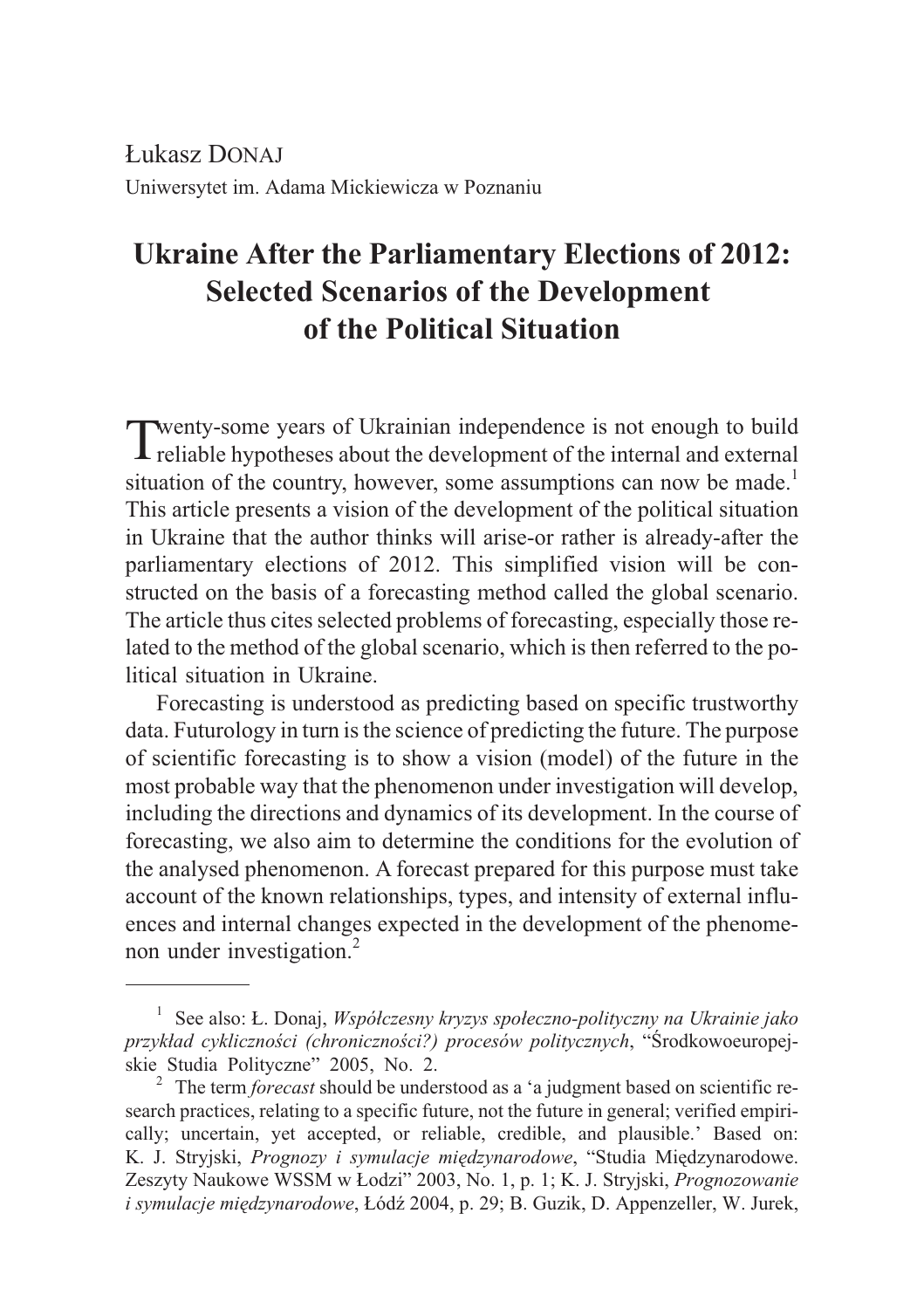One of the tasks that predicting as a science faces is to fulfil its practical function, which involves, among others, determining the degree of prediction accuracy. The degree inherits prediction from laws derived deductively from statistical laws relating to specific facts. The components of accuracy of this inheritance are both the degree of the certainty of the truth and the contents of causal, coexistential, and statistical laws.<sup>3</sup>

The forecasting procedure must come from a recognition of the current situation. The diagnosis of this situation should be sufficiently developed to lay down the current phase of its fluctuation and the expected succession of future phases. Scientific prediction performing a practical function requires development diagnosis, also called predictive diagnosis. It involves inquiring about the future development of a given process or phenomenon based on the previous phases of the partial diagnoses (typological, genetic, meaning, and phase) and their findings.<sup>4</sup>

One of the forecasting methods is the **scenario analysis**. It experienced its heyday in the 1970s and was recognized as the primary method of forecasting. The term *scenario* was first used in this context by Herman Kahn. This method is based on the search for factors that may affect the course of events and thus lead to different versions of the future (scenarios). It can be used mainly in situations where the problem is complex, the likelihood of significant changes in the environment of the problem is high, the development of the main trends is difficult to determine, and the time horizon is relatively long.<sup>5</sup> Scenarios as well as many other analytical tools have military origins and in the loose sense of the word were already used in antiquity. In a more practical sense, scenarios are the basis for

*Prognozowanie i symulacje. Wybrane zagadnienia*, Poznañ 2004, p. 7. See also: £. Donaj, *Problems of Forecasting Social Phenomena on the Example of the Method* of Global Scenario Analysis, in: Технологизация политических процессов в усло*âèÿõ ãëîáàëèçàöèè: òåîðèÿ, îïûò, ïåðñïåêòèâû – Ìèð è Ñîãëàñèå. Ïðèëîåíèå k журналу*, edited by О. Е. Гришин, В. И. Камышанов, Moskwa 2012. <sup>3</sup> J. Kukułka, *Teoria stosunków międzynarodowych*, Warszawa 2000, p. 252–253.

Science should be understood as "a set of activities that lead to gathering a scientifically substantiated store of knowledge about the reality (science in the pragmatic sense) or a set of opinions formed thereof (science in the apragmatic sense)." See also: A. Redelbach, *Wstêp do prawoznawstwa*, Poznañ 1996, p. 12–14; and a different outlook on science: L. Wolpert, *Nienaturalna natura nauki. Dlaczego nauka jest poz-*

*bawiona zdrowego rozsądku*, Gdańsk 1996.<br><sup>4</sup> J. Kukułka, op. cit., p. 253. For more information about other methods and tech-<br>niques of forecasting, see: K. J. Stryjski, *Prognozowanie*..., op. cit.

<sup>&</sup>lt;sup>5</sup> K. Borodako, *Foresight w zarządzaniu strategicznym*, Warszawa 2009, p. 84.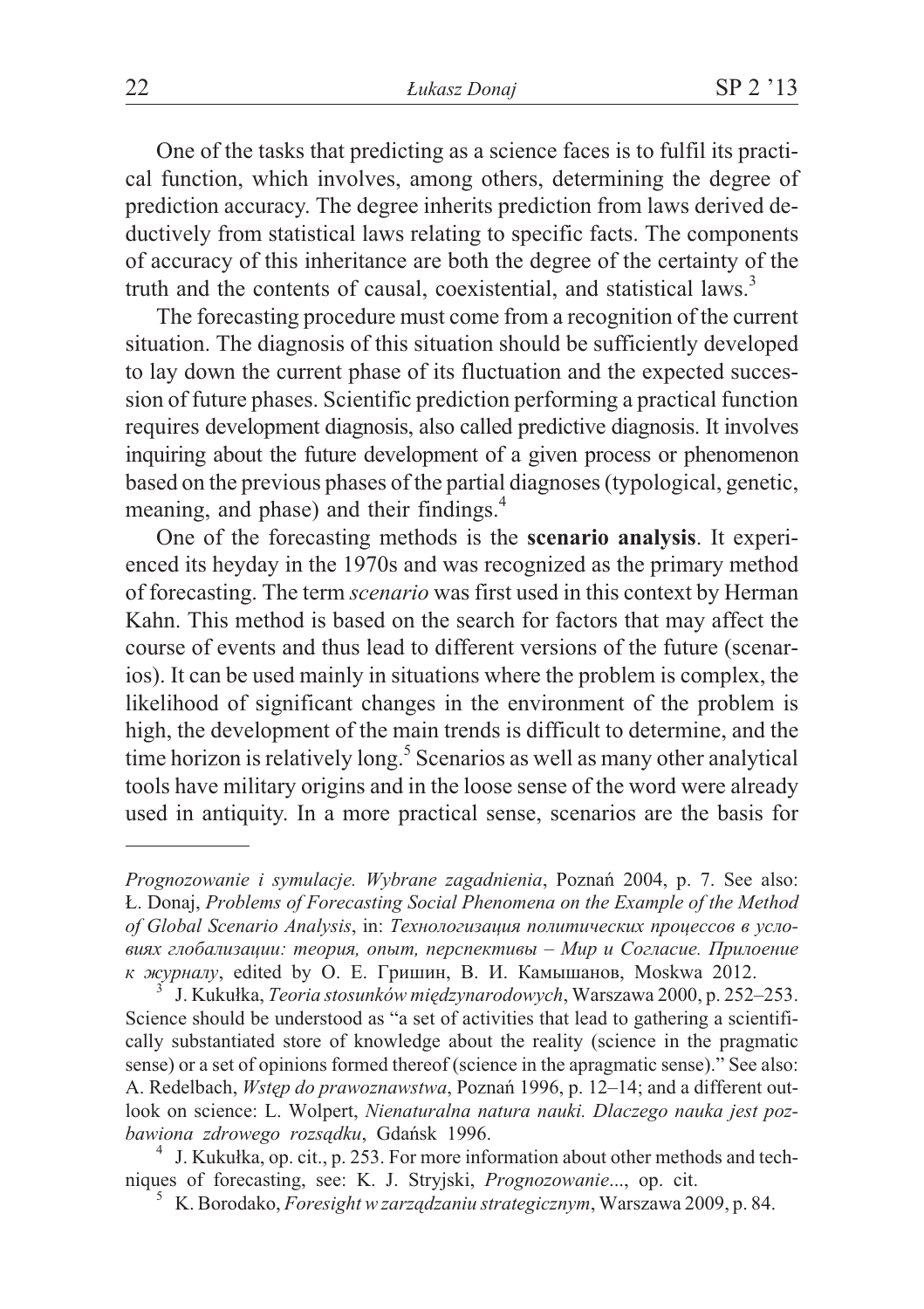training troops as well as a helpful tool for making political and economic  $decisions$ <sup>6</sup>

The scenario analysis method involves describing events and identifying their logical and consistent consequences in order to determine how, step by step, an object such as society, economy, energy industry, and environmental protection will develop. At the same time, a starting point is chosen, which can be, for example, a current or any other state of affairs. Under scenario analysis, the end result of the research and forecasting is any number of possible projections about the future. Only variants which are likely to happen in the future are considered: those that are relevant to the object which the scenario is prepared for, strictly referring to the time chosen for the forecast, and those that remain in conjunction with each other through various types of relationships (cause and effect, formal and legal, time sequence). Scenarios used in this method of forecasting should contain information that says what hypothetical events may occur step by step and that constitutes variants constructed for each event, occurring at every stage of the projected future, that can foster a trend or reverse/prevent a tendency that makes the forecasted event unsafe or undesirable for the international community. Scenarios can be constructed with the use of many methods. The choice of method depends on the type of test object and the nature of the research process<sup>7</sup>.

Scenario construction is based on certain principles and includes the following consecutive tasks:

1. Definition of an object, or a determination of its elements, compounds, and convergences between them and a definition of the scope of a scenario. At this stage, it is necessary to collect as many data about the object under consideration as possible. Phenomena that will be included in the scenario and variables characterising the chosen phenomena with reference to the relations between them should also be identified. In this phase of constructing the scenario, the original set of variables is reduced, because usually it also includes those that are less relevant to the aim of the forecast. The interrelationship of data is described by definitions. It can be done when one variable is the sum or difference, quotient or product of other variables, or in any other descriptive form relevant to political, social or cultural phenomena. The result of the first stage is a model of the inside of the object of study.

<sup>&</sup>lt;sup>6</sup> M. Sułek, Metody i techniki badań stosunków międzynarodowych, Warszawa 2004, p. 136. <sup>7</sup> K. J. Stryjski, *Prognozowanie*..., op. cit., p. 74–75.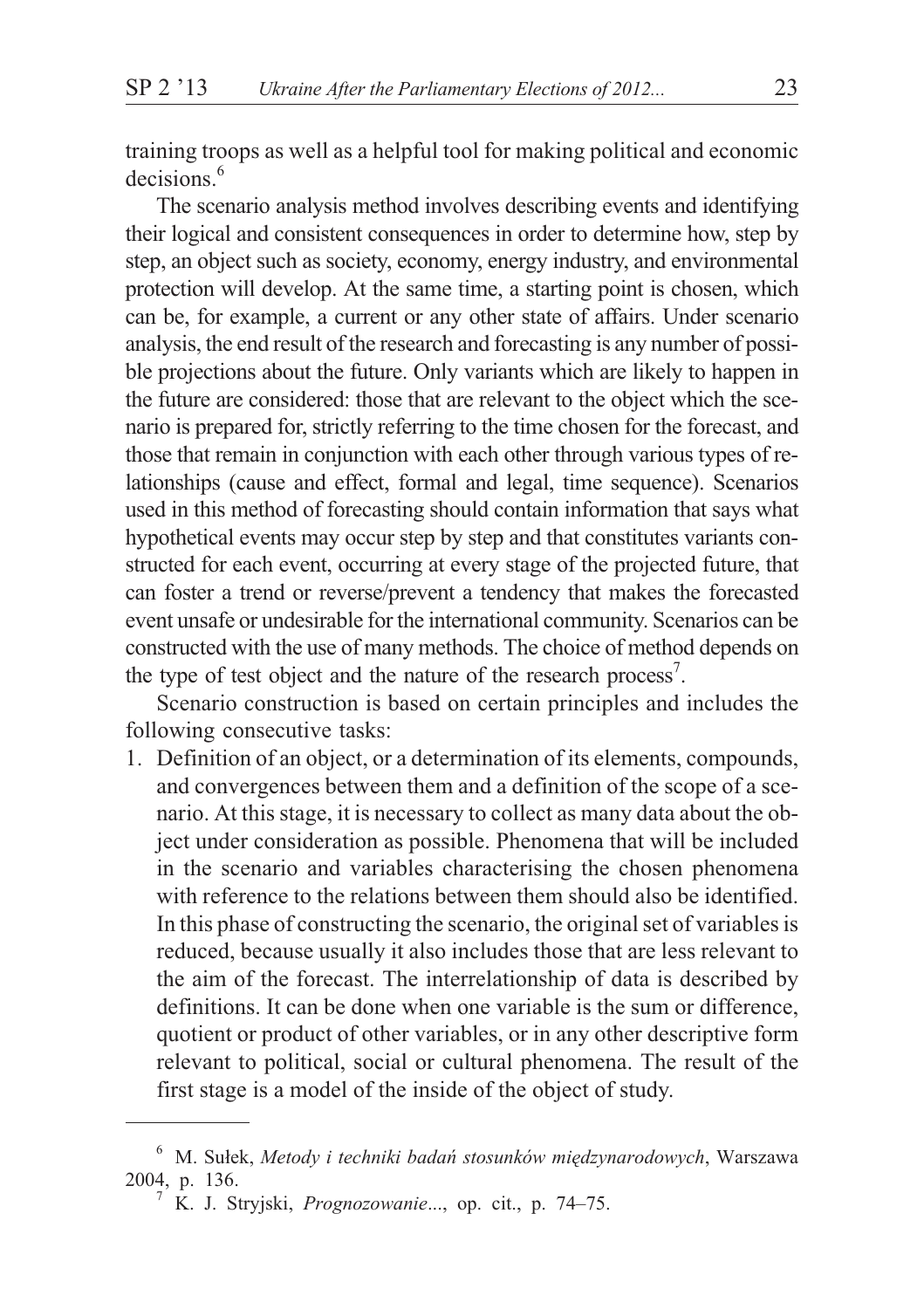- 2. Identification and description of phenomena belonging to the environment of the object of study (international environment of a subject of international relations), or an identification of the so-called areas of influence that have a serious impact on the development of the object of study. At this stage, we define the nature and extent of the relationships between variables of areas of internal and external influence.
- 3. Quantitative documentation of the relationships between the elements of the object and between the object of study and its external environment.
- 4. Preparation of forecasts of the variables of the object in the environment significantly affecting the object of study.
- 5. Development of a pre-scenario is based on preparing a forecast of the variables of the object. They are used to create a multivariate description of the development of the object and analyse in detail all possibilities that may occur in a certain future.
- 6. Identification of factors affecting the development process of the object. The object of study (under forecast) is a dynamic element present in the international reality. It refers to both a subject of international relations and phenomena or processes. Therefore, we must reckon with confounding factors affecting the object in a positive and negative way. A confounding event is an event that occurs suddenly, but is not a disaster. In the process of creating the scenario, the impact of such events on the development of the object is assessed and counter- (where the object of study is affected in a negative way) or adaptive factors are determined (where the object of study is affected in a positive way).
- 7. Preparation of a script which will be a concise description of the state and development of the object of study in a certain future, taking into account the quantitative and qualitative changes occurring in both the object and its environment, including the factors confounding the development process of the object and their consequences.<sup>8</sup>

On 12 December 2012, the first session of the Verkhovna Rada of Ukraine, elected the month before, was held. The following parties were constituted: Party of Regions (210 MPs, of whom 25 elected as independent deputies), All-Ukrainian Union "Fatherland" (99 to 101, two deputies did not joined the party), UDAR (42, including two independents), All-Ukrainian Union "Svoboda" (37), and Communist Party of Ukraine (32). 24 MPs remained outside the parties, elected as independents. V. Rybak, one of the

<sup>8</sup> Ibidem, p. 77–78.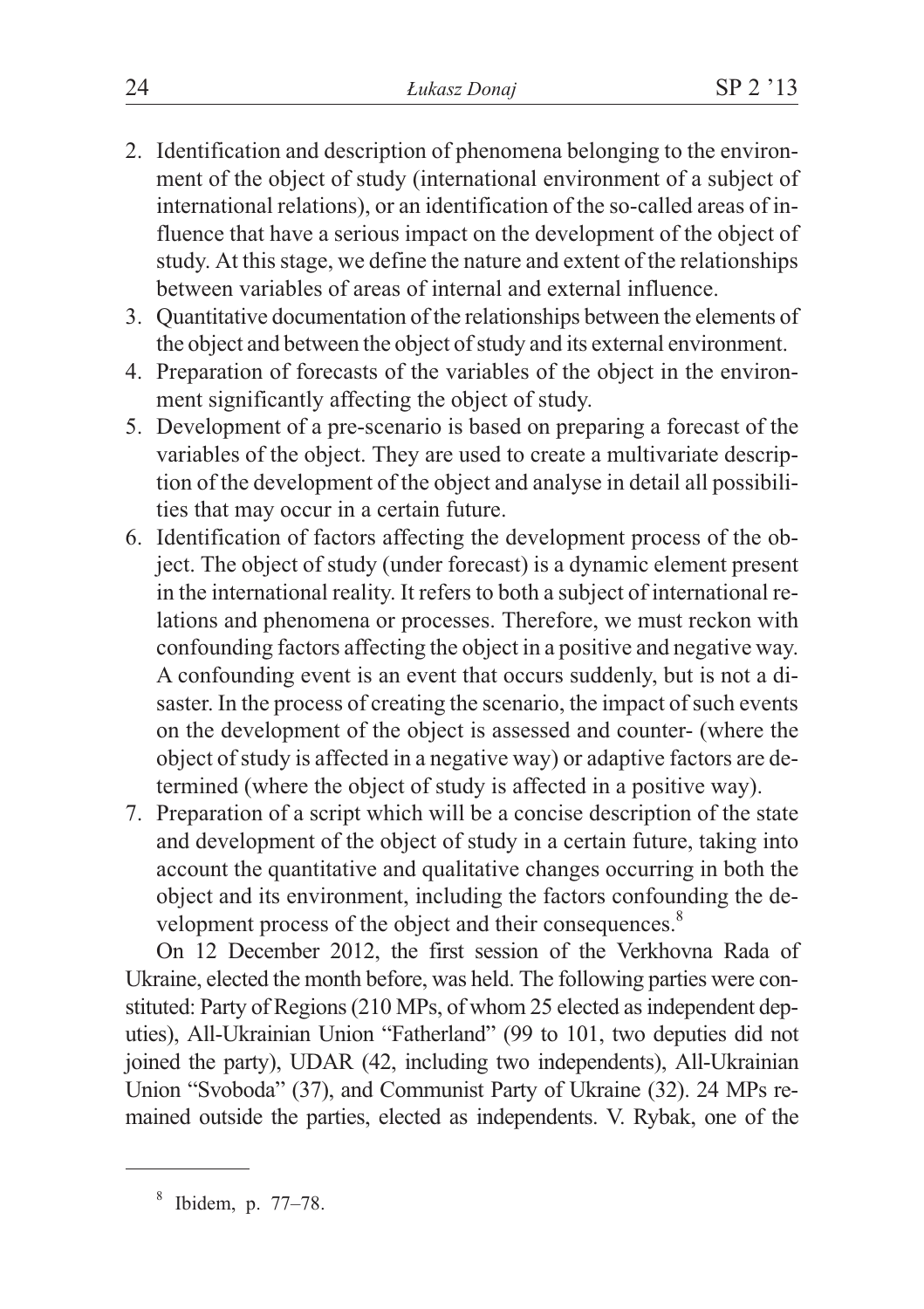founders of the Party of Regions, became the speaker of the Verkhovna Rada. He enjoys great authority in his party, but remains outside the competing groups of influence within the party. I. Kaletnyk from the Communist Party and R. Koshulinsky from the All-Ukrainian Union "Svoboda" were elected as Rybak's deputies. The Verkhovna Rada also agreed to reappoint M. Azarov as prime minister (by a majority of 252 votes: the Party of Regions, the Communists, and 12 independent deputies).<sup>9</sup>

The political system of modern Ukraine, roughly speaking, can be described as a system of strong presidency, strong state centralisation, and very extensive administration (especially presidential). The current situation is linked to the fact that on 1 October 2010, the Ukrainian Constitutional Court repealed a law of 8 December 2004 which introduced a constitutional amendment changing the system of government from a presidential-parliamentary to a parliamentary-presidential one. The Court decreed that it had been introduced in violation of the constitution. As a consequence, the Court adjudicated that as of the moment of the ruling, the version of the constitution from 1996 was once again valid. There is no doubt that the Constitutional Court's ruling was made in the interest of (if not under pressure from) President V. Yanukovych. The ruling restores the president's superiority in the political system, as it weakens the government and parliament alike.<sup>10</sup>

The process of formation of the Ukrainian political system is not complete. Transformation in Central and Eastern Europe is a complex process involving changes in the political, economic, and socio-cultural spheres. Often-and whether rightly so is another debate-it is assumed that these countries strengthen/seek liberal democracy. Public opinion polls and analyses prepared by such institutions as the CBOS, Eurobarometer, "The

<sup>9</sup> T. A. Olszañski, *Inauguracja Rady Najwy¿szej Ukrainy nowej kadencji*, www.osw.waw.pl (29.12.2012). For more information about the 2012 parliamentary elections and the future of Ukraine, see: T. A. Olszañski, *Przed wyborami parlamentarnymi na Ukrainie*, www.osw.waw.pl (29.12.2012); T. Iwañski, *Media i wolnoœæ s³owa na Ukrainie przed wyborami parlamentarnymi*, www.osw.waw.pl (29.12.2012); Е. Тейзе, *Украина после выборов: малоутешительные прогнозы немецких политологов*, по материалам Deutsche Welle, http://news.finance.ua (29.12.2012); *Прогноз: Будущее Украины-России к 2020 году*, http://poslezavtra.com.ua (29.12.2012).<br><sup>10</sup> T. A. Olszański, *Sąd Konstytucyjny przywraca system prezydencki na Ukrainie*,

www.osw.waw.pl (29.12.2012). See also: *Współczesna Ukraina*, edited by Ł. Donaj, A. Romaniuk, Łódź 2007.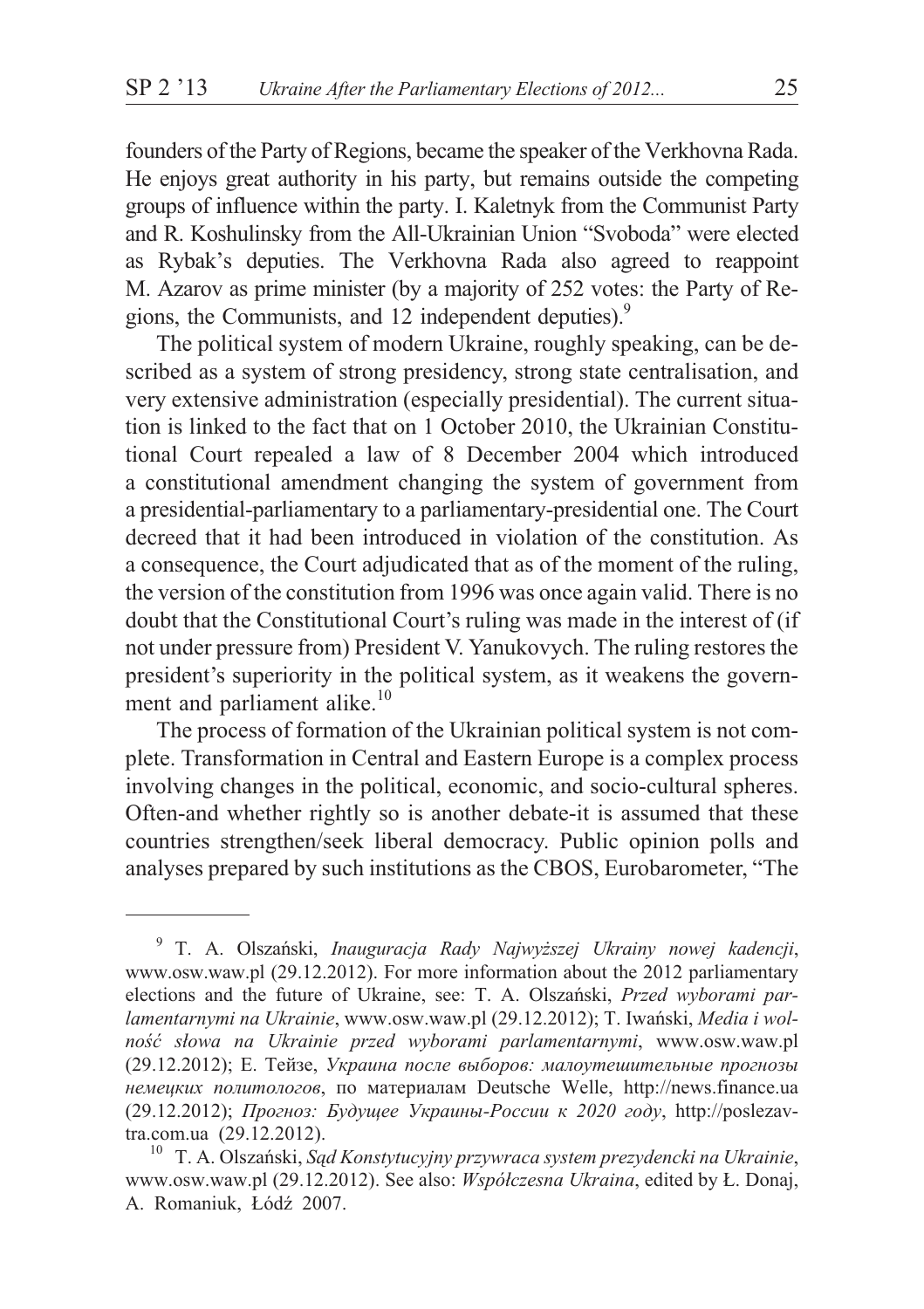Economist", and Freedom House are helpful in tracking trends in democratisation in states<sup>11</sup>

The Democracy Index is an index compiled by the Economist Intelligence Unit that measures the state of democracy in 167 countries, of which 166 are sovereign states and 165 are United Nations member states. The Economist Intelligence Unit's Democracy Index is based on 60 indicators grouped in five different categories: electoral process and pluralism, civil liberties, functioning of government, political participation, and political culture. The Index was first produced in 2006, with updated lists produced in 2008, 2010, and 2011. The countries are categorised into *full democracies*, *flawed democracies*, *hybrid regimes*, and *authoritarian regimes*. <sup>12</sup> In 2010, Ukraine secured 67th place (still as a flawed democracy), but a year later, 79th place (and therefore as a hybrid regime). In comparison, Russia from 107th in 2010 (a hybrid regime) dropped to 117th place (an authoritarian regime). $^{13}$ 

It is, at this point, with the aid of Freedom House's terminology, worth noting that hybrid regimes cover a wide spectrum, from *flawed democracies* to *competitive authoritarian regimes*, or regimes that stabilise power through the introduction of elections and other democratic elements of political practice. Hybrid regimes usually promise democracy and a state under the rule of law, which, however, local governance practice continually disavows:

- 1. Elections, due to the manipulation of the ruling, are open to sufficient political competition only to a limited extent.
- 2. The government controls much of the media, uses public finance for party funding, favours some groups, and load the dice against others.
- 3. Although the parliament can be elected in free elections, the government intervenes in the legislature by issuing decrees.
- 4. The courts are formally independent, but in reality they are controlled, harassed, and dominated by the executive.
- 5. Although the parliament elects the government, players of the political game who do not have a democratic mandate such as the army, reli-

<sup>&</sup>lt;sup>11</sup> See: Ł. Donaj, *Ukraina 2010 – "wadliwej demokracji" ciąg dalszy*, "ATHE-NAEUM. Polskie Studia Politologiczne" 2011, No. 27.

 $12$  See: www.eiu.com/democracyindex2011 (29.12.2012); http://graphics.eiu.com/ PDF/Democracy\_Index\_2010\_web.pdf (29.12.2012); http://pages.eiu.com/rs/eiu2/images/EIU\_Democracy\_Index\_Dec2011.pdf (29.12.2012); www.eiu.com (29.12.2012). <sup>13</sup> See: http://graphics.eiu.com/PDF/Democracy\_Index\_2010\_web.pdf (29.12.2012);

http://pages.eiu.com/rs/eiu2/images/EIU\_Democracy\_Index\_Dec2011.pdf (29.12.2012).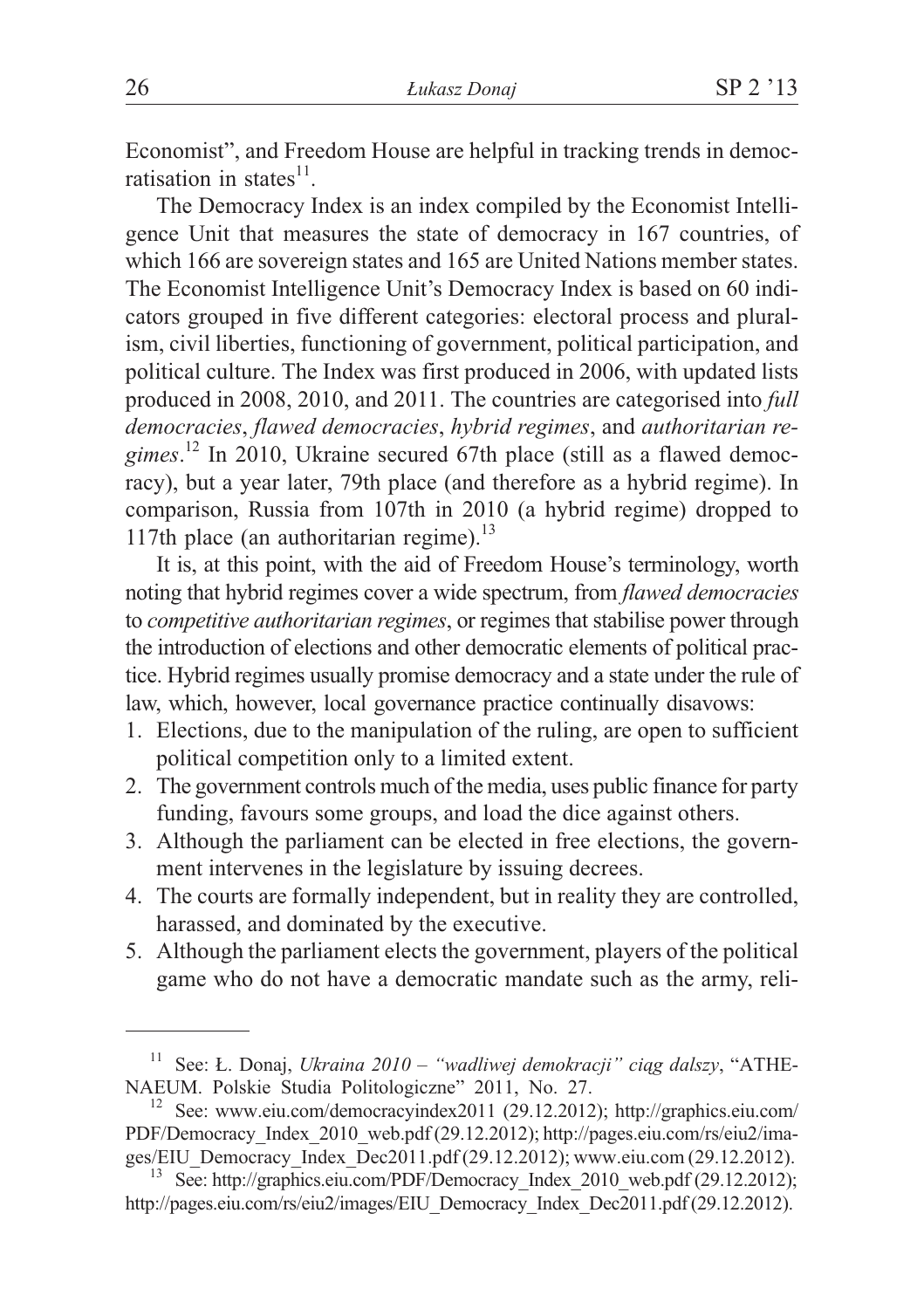gious leaders, oligarchs, or businesses make claims to control certain areas of public life.<sup>14</sup>

All the above elements, to a varying degree, match the situation in Ukraine. With regard to the last, particular attention should be paid to the notion that sometimes is applied to Ukraine, that is, *oligarchic democracy*. The Ukrainian oligarchic system, which developed into its ultimate shape during L. Kuchma's presidency (1994–2004), though subject to some evolution, proved to be durable. The mid-1990s saw the establishment of oligarchic groups that after a few years acquired a dominant influence on the political life of the state. After the Orange Revolution, there have been reshuffles among the oligarchs, however, no change in the system. The representatives of big business have retained a decisive influence on the politics and economy of Ukraine. Big business in Ukraine not only controls all sectors of the economy and the mass media, but also has a huge influence within political parties. Often, the overriding goal of the existence of a given group is to represent the interests of the oligarchs sponsoring it. There is a network of connections between politicians and oligarchs. In some cases, they are so strong that it is fair to say that oligarchic groups have been formed (businessmen, politicians, and state officials supporting each other). The big business representatives in Ukraine are often more important actors in the political arena than the politicians themselves. When giving their support for a given political grouping, the representatives of big business are guided by nothing more than their own interests, and they do not identify themselves with the views of the political parties and politicians to whom they offer financial support. If the political configuration changes, the oligarchs usually have no problems finding common ground with the new government.<sup>15</sup>

Some observers of the Ukrainian political scene due to the strengthening of the "family" see a risk of Ukraine's "Putinisation",<sup>16</sup> but it does not seem real. Although it is possible that the authoritarian tendencies in Ukraine will increase and the "family" will certainly continue to strengthen, it seems unlikely that in the next few years Yanukovych will manage to have all the major business groups well in hand. The situation

<sup>&</sup>lt;sup>14</sup> W. Merkel, *Koniec euforii. Czy w XXI wieku świat będzie bardziej demokratyczny? Nie za bardzo, "Internationale Polityk", 26.05.2010, "Forum", 5–11.07.2010.* 

<sup>&</sup>lt;sup>15</sup> S. Matuszak, Demokracja oligarchiczna. Wpływ grup biznesowych na ukra*ińską politykę*, "Prace OSW – 42", www.osw.waw.pl (28.12.2012).<br><sup>16</sup> *Т. Кузьо, Украине грозит путинизация СБУ, МВД и информационной* 

*политики*, UNIAN, 25.06.2010, www.unian.net, in: ibidem.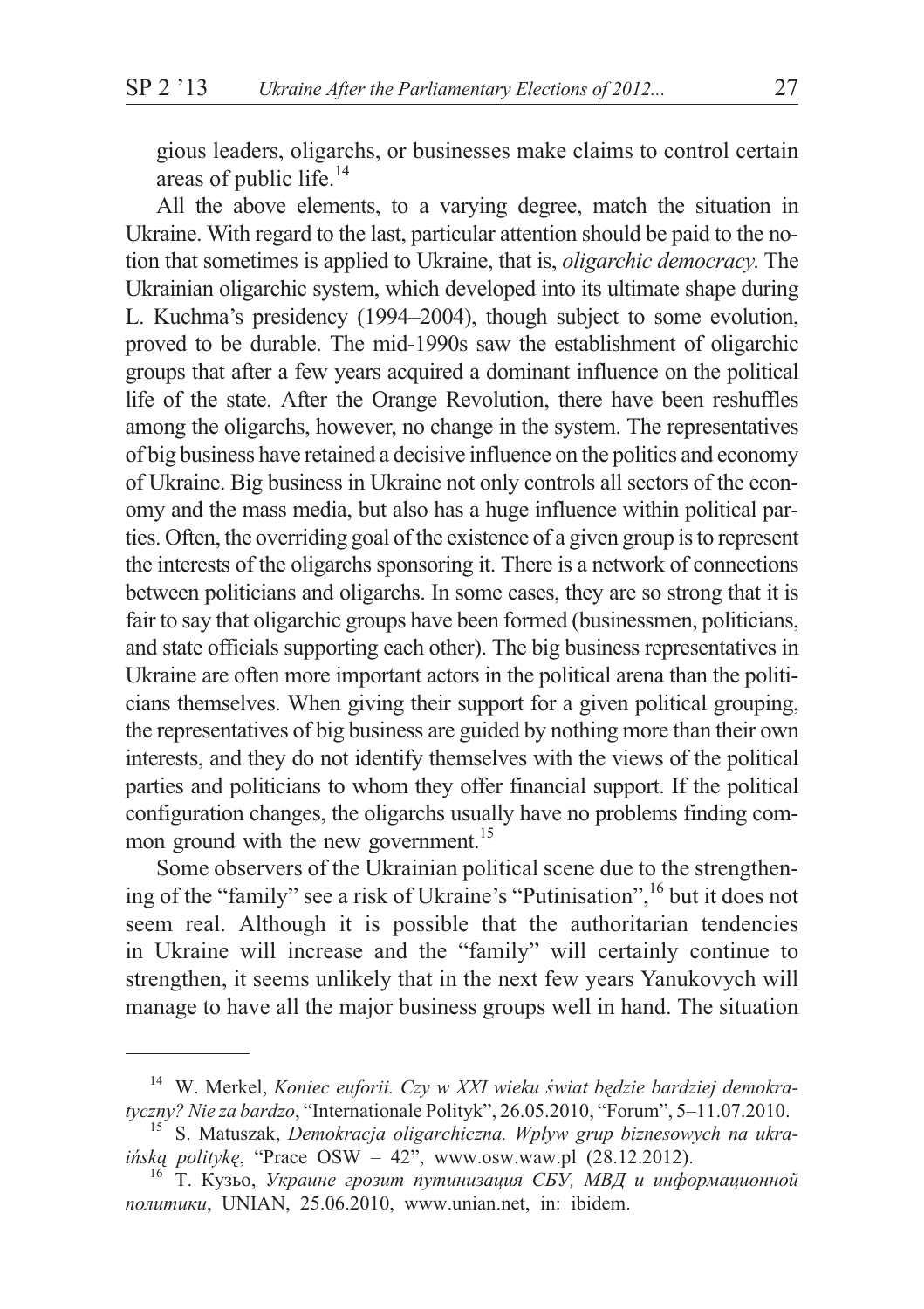in Ukraine in the past two years has resembled Russia's after Putin came to power, but there are some fundamental differences. First of all, Yanukovych has limited backup. Putin used former officers of the KGB for backup, while the Ukrainian president reaches out to his friends from Yenakieve and his son's, Oleksandr's, most of whom have limited powers to govern the state. It also is doubtful that the new regime could overcome Ukrainian bureaucracy, because it is too corrupt and largely dependent on big business. No less important is that Yanukovych cannot offer the Ukrainian society any ideology, and the popularity gained by slogans of stability and order declined drastically after only a few months of his reign.

Although in the future reshuffles are possible (and will probably take place), the chances of change in the nature of relations between the government and big business are slim, at least in the medium term. Even if, in 2015, Yanukovych loses power, there seem to be no politicians among his potential current opposition successors able to make such radical changes. In addition, the experiences after the Orange Revolution show that politicians who come to power under the banner of system change very quickly become a part of it. $17$ 

After regaining independence, Ukraine-in the context of international policy, or the environment of the object of study-had three options for shaping its policies. The first, referred to as the *doctrine of Dmytro Pavlychko*, predicted that Ukraine would remain a neutral and nonblock status state. The second enhanced the choice of the "Western option" and as a consequence, the state's inclusion in Euro-Atlantic structures. The third option talked about return to the Russian sphere of influence.<sup>18</sup> Despite brief flirtations with the Euro-Atlantic and Russian options, it seems that the prevailing trend in the recent Ukrainian history has been and will be the multivector policy.<sup>19</sup> The thesis is supported by the decisions by President Yanukovych, who, after having being elected as president, as first visited Brussels and Moscow, setting out two priority directions in foreign policy. His goal is to return to the multivector policy (*de facto* dual-vector policy) from the time of L. Kuchma, involving balancing the

<sup>&</sup>lt;sup>17</sup> S. Matuszak, *Demokracja oligarchiczna*…, op. cit.<br><sup>18</sup> Ł. Donaj, *Polityka bezpieczeństwa niepodległej Ukrainy 1991–2004*, Łódź 2005, p. 176.<br><sup>19</sup> See also: Ł. Donaj, *GUUAM jako przykład wielowektorowości w ukraińskiej* 

*polityce*, in: *Europa Œrodkowo-Wschodnia w procesie globalizacji i integracji*, edited by T. Wallas, Słubice 2003.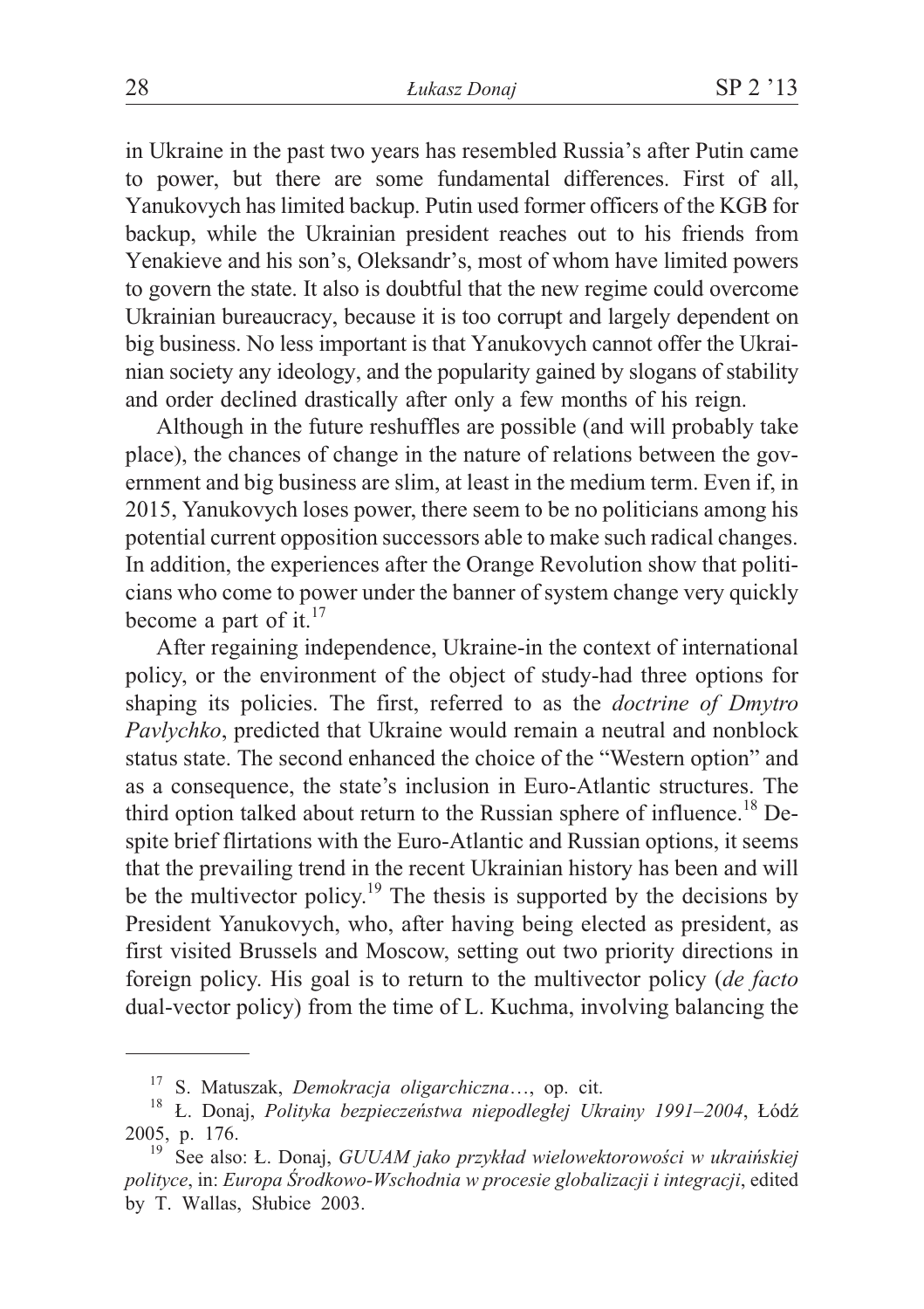influences of Russia and the West, and deriving benefits from both sides. Today, it is much more difficult, however, due to the weakening of Ukraine after the economic and political crisis.<sup>20</sup> In addition, it is impossible not to notice other international actors such as China, more and more active on the post-Soviet territories. $21$ 

For a well-painted scenario of the development of the political situation in Ukraine, forecasts of the variables in the environment of the object of study (i.e., the European Union's, the Russian Federation's, China's, Poland's, etc.) should be prepared too. But this task goes beyond the capabilities of a journal article written by a single author. However, in all likelihood, it can be assumed on one hand, that, due to the global recession, these actors will deal primarily with their own problems<sup>22</sup> and on the other, that, a Ukraine paradoxically drifting towards authoritarianism may be an easier, that is, more predictable, business partner than a country mired in transformation chaos.

At the same time, the election results have put an end to one of the Party of Regions'main objectives, which was to create a majority of 300 votes in parliament with the independent deputies; this would have enabled it to change the constitution, including the introduction of elections for president in parliament.<sup>23</sup> However, it is worth looking at one of the factors that may confound (accelerate) the development of the object. This might be a bill on national referendums, signed in November 2012, which allows laws to be made without any involvement by the parliament. There is no provision for the parliament to take part in either the preparation of the referendum or the implementation of its results. To have a referendum called, it will be enough

<sup>&</sup>lt;sup>20</sup> S. Matuszak, Janukowycz balansuje między Brukselą a Moskwą, www.osw.waw.pl

<sup>(29.12.2012).</sup> <sup>21</sup> See more: S. Matuszak, *Janukowycz w Chinach – trzeci wektor w ukraiñskiej*

See: R. Woś, Trzy scenariusze dla strefy euro. Powrót walut narodowych, rozpad *czy narodziny superpañstwa?*, "Dziennik Gazeta Prawna" 28–30.05.2010; *Goodbye dollar!*, based on: "Wirtschaftswoche", "Forum" 20.07.2009; N. Ferguson, *Kiedy zielony robi siê czerwony*, "The Daily Telegrach" 1.06.2009, "Forum" 20.07.2009; U. Schäfer, *Wielka recesja bêdzie wiêksza*, "Süddeutsche Zeitung" 24.06.2009, www.tygodnikforum.pl (8.08.2012); *Prognozy dla gospodarki na najbli¿sz¹ dekadê. Eksperci Financial Timesa* o trendach, jakie w niedalekiej przyszłości będą miały największy wpływ na rozwój *œwiatowego biznesu*, "Dziennik Gazeta Prawna" 12–14.03.2010. <sup>23</sup> T. A. Olszañski, *Po wyborach parlamentarnych na Ukrainie: trudne zwy-*

*ciêstwo Partii Regionów*, www.osw.waw.pl (29.12.2012).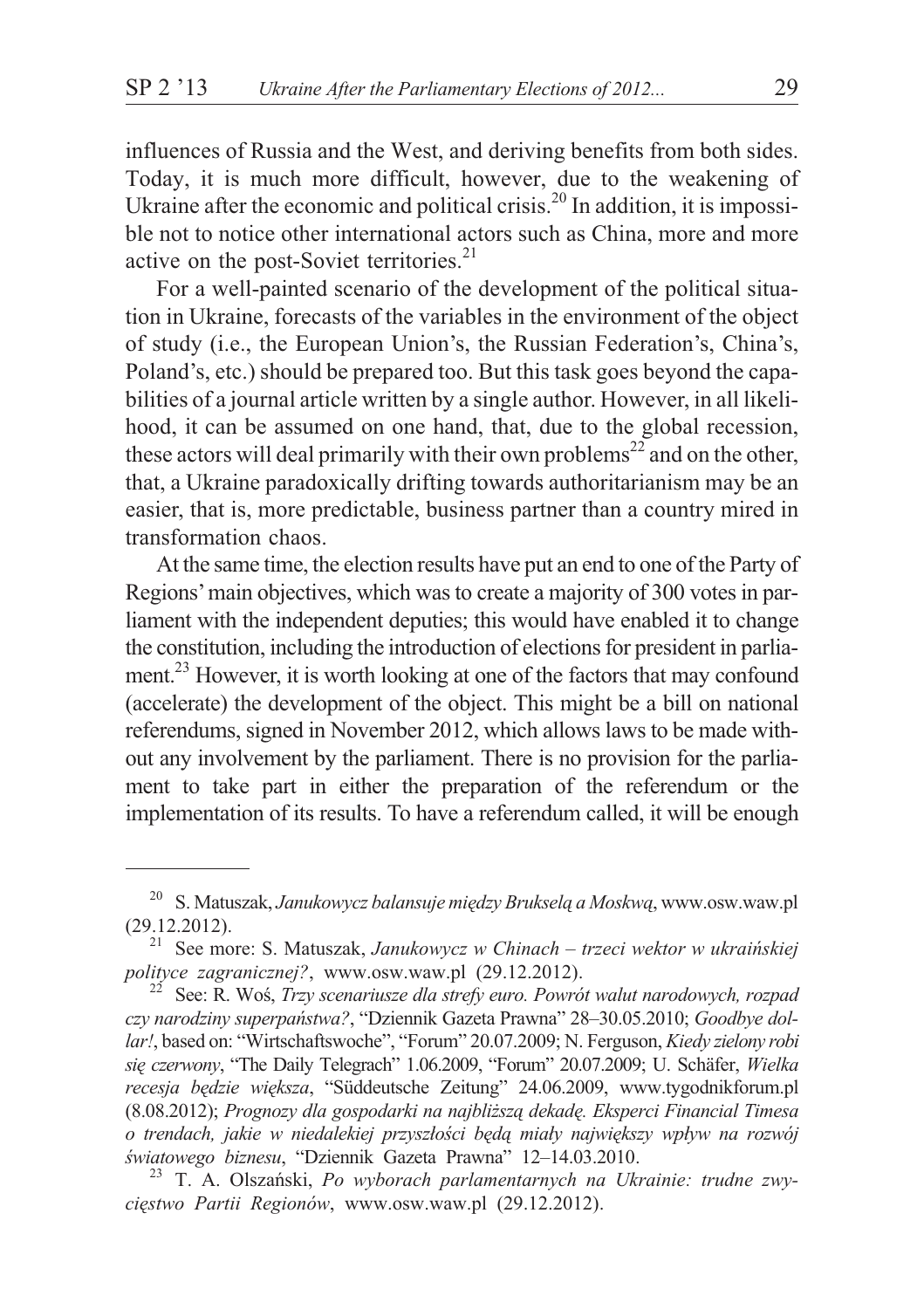for an organising committee to gather three million signatures; the referendum's results will be valid regardless of the turnout, and will come into force directly (the president cannot refuse to sign legislation which has been approved in a referendum). Referendums can be used to enact and repeal laws, and to adopt a new constitution (although the current revision of the constitution preserves the existing parliamentary procedure). Projects for such laws (including the constitution) will be presented by organising committees. Referendums may also be used to resolve political issues such as consent to the free buying and selling of agricultural land, the status of the Russian language, or the concepts and terms of international cooperation. The new referendum act significantly changes the constitutional system of Ukraine, limiting the role of parliament in favour of the executive and extra-constitutional structures, and introducing a new procedure for making laws. The act also subjugates the principle of representative democracy to that of direct democracy, for example in stating that a referendum is "a way for Ukrainian citizens to take decisions of national importance." It is expected that the law will be challenged in the Constitutional Court, although it is doubtful whether the Court will rule it to be incompatible with the provisions of the Basic Law. The opposition has attacked the project, pointing out that political parties (that is, the opposition parties) will thus be deprived of influence on the organisation of referendums; and claiming that the main reason for the law's adoption is the intention to have the president elected by popular vote, instead of by parliament (with regard to Yanukovych's poor chances of being re-elected in a general election). Importantly, because of the requirements concerning the collection of signatures to hold a referendum (three million signatures are necessary, which must come from no fewer than two-thirds of Ukraine's regions, with not less than 100,000 signatures from each), it would be extremely difficult for the opposition to organise the calling of a referendum. Indeed, the passage of referendum law as described has already reduced democratic standards in Ukraine, and will contribute to the strengthening of the authoritarian and populist tendencies in its government. The plan moves Ukraine away from the solutions adopted in the EU's member states. The possible introduction via referendums of important legislation, not to mention a new constitution, will be a significant obstacle in the process of rapprochement between Ukraine and the European Union.<sup>24</sup>

<sup>&</sup>lt;sup>24</sup> T. A. Olszański, *Ustawa o referendum zagrożeniem dla ukraińskiej demokracji*, www.osw.waw.pl (29.12.2012).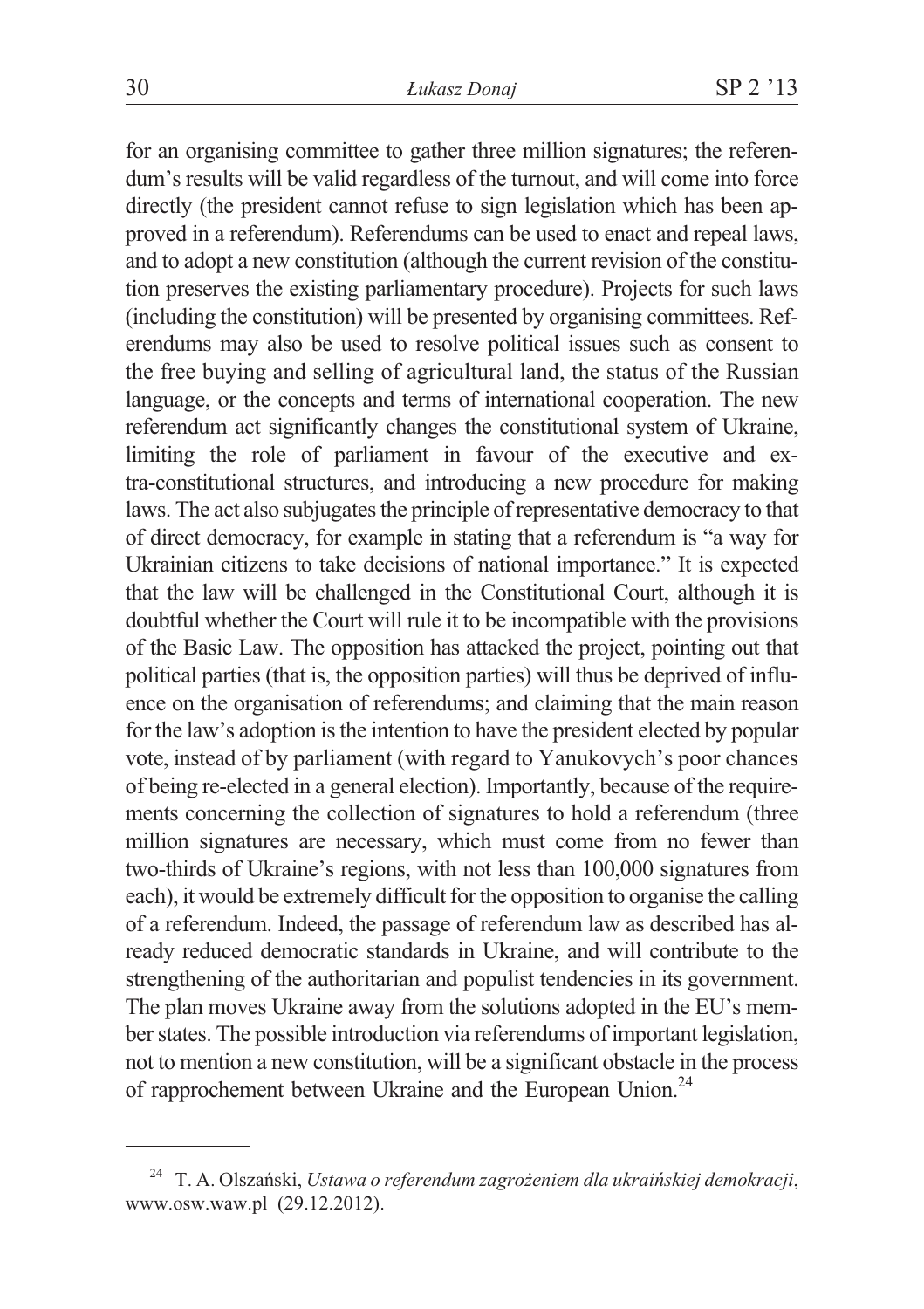Thus, with the passive support of some external actors (such as the EU, the USA) and the active one, or at least the "benevolent" (if the created scenario is evaluated<sup>25</sup>) encouragement of the erosion of democracy by others (Russia), given the trends inside Ukraine, it can be stated that the country in the coming years will be-or rather is already-on a downward spiral, tending towards authoritarian regimes or at least "strengthening" against other hybrid regimes.

As rightly noted by Stryjski, forecasting social phenomena can in many ways be difficult. The reason is that it is the nature of these phenomena to be closely and multilaterally linked with physical, biological, and other social phenomena. Thus, making judgements about the future course of social phenomena, which, unlike physical phenomena based on "strong" science, are dependent on a large number of factors with varying degrees of stability is a complex task. It should also be added that it is rarely possible to carry out experiments in a social phenomenon. All this makes the basis for predicting the future course of social phenomena weak – in this case, the forecast itself is a social phenomenon that together with others may influence forecasting in various ways. $^{26}$ 

Among others, the prediction of social phenomena (in a global sense) is hindered (limited) by:

1. *Qualitative character of social science laws* (formulated at a high degree of generality);

<sup>25</sup> A prediction scenario can be either: 1 *Explanatory*, in this scenario, a set of events treated as main hypotheses is painted, the relationship between the events is explanatory, the scenario is developed in the forward direction of time; 2 *Anticipatory*, in both scenarios, a whole events considered potential (possible) are painted, with the difference that in the latter, the relationships and dependencies that occur between the events described are desired end states (with the distinction between possible and desired events and end states), the scenario is developed in the backward direction of time. In addition, scenarios can be: 1 *Prescriptive*, only an ordered set of events is painted without a specific diagnosis whether an event is desirable or not for the recipient; the forecaster in this case maintains an impartial and competent attitude towards the object of study. The effect of this method of study of future events is a realistic scenario. In addition, a hypothetical scenario can be constructed, serving as a basis for decision-making; 2 *Normative*, this kind of scenario is dealt with when the "goals and interests of the customer are explicitly taken into account" by the person preparing the forecast. In this type of scenario, both positive and negative effects of the events described are taken into account. K. J. Stryjski, *Prognozowanie* ..., op. cit., p. 75–76.<br><sup>26</sup> Ibidem, p. 30–31.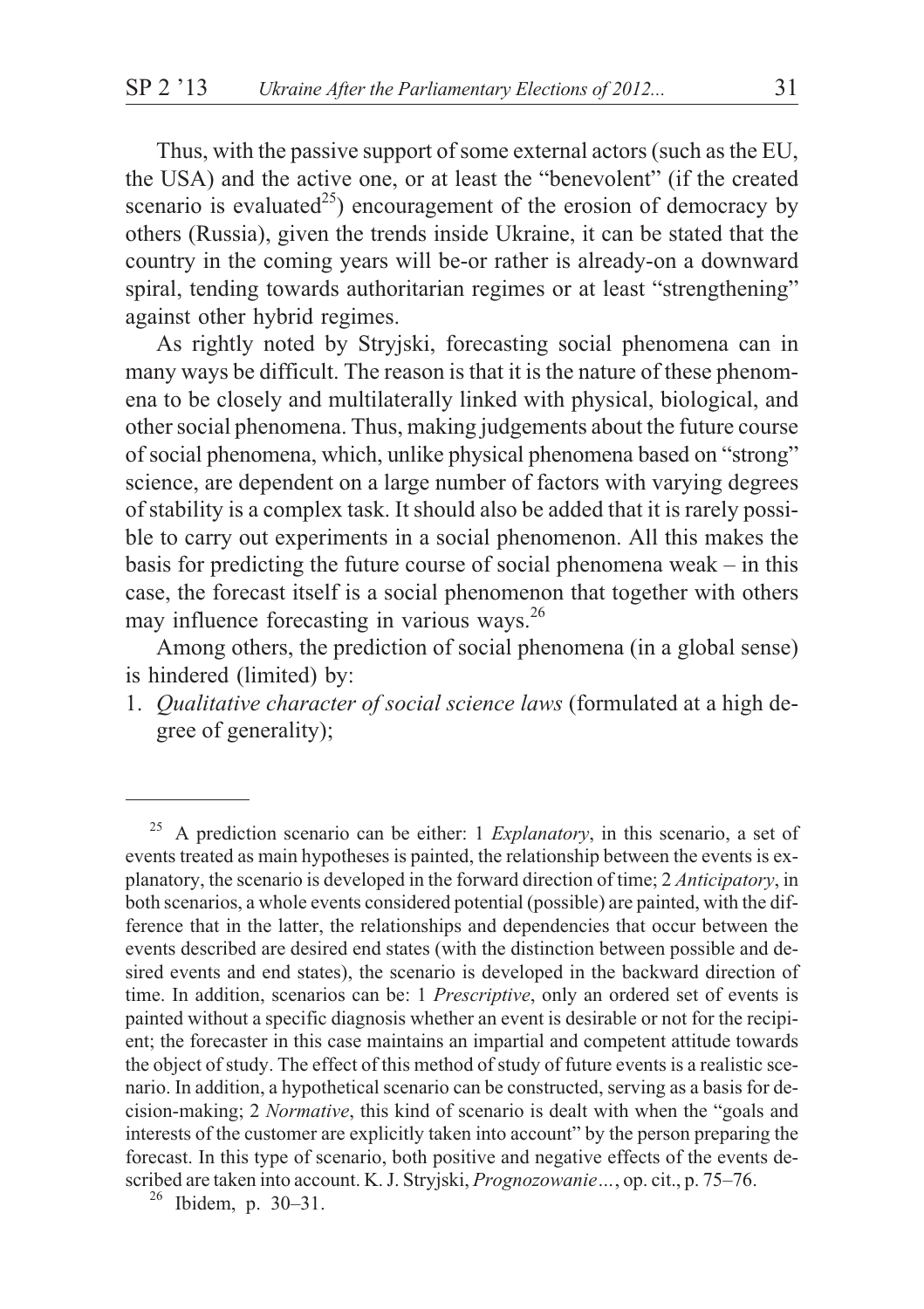- 2. *Oedipus effect –* predicting triggers action that accelerates the predicted effect;
- 3. *Syndromatic nature of social phenomena –* phenomena that we study occur in certain wholes, often heterogeneous. Man and his behaviour as the object of study is a bio-psycho-socio-cultural being, so his behaviour is guided by genes, brain, and education (culture). The premise of predictions have to be laws of different nature such as anthropology, psychology, sociology, and philosophy;
- 4. *Evolving nature of social reality –* the reality we live in is changing radically. The demands of history require that new general knowledge be complemented by new information about new epochs. Therefore, general knowledge has little relevance, in itself it must be saturated with new information. Consequently, in order to continue to predict, new concrete historical knowledge must be taken into account.<sup>27</sup>

As indicated by Sarjusz-Wolski, the mechanism to predict the future is to know and match past events, relevant to the object of forecasting, and the regularities between them (type and strength of the cause and effect relationships), and to draw conclusions about the occurrence (or nonoccurence) of particular future events. The mechanism of prediction can be illustrated by the following simple example. Let us say that we have reached a deep wide river and want to cross it dry-shod, but there is no bridge. We know, however, that a boat would allow us to do it (regularity: if boat, then boating on the water). By serendipity, we have just discovered one in the nearby bushes (cognition of reality). Based on these premises, we can already predict that soon we should be on the other side. However, if our information about the boat was not complete, that is, if, for example, we did not know that it was leaking and taking on water, most likely our predictions would prove incorrect. As a result, we would "end up" somewhere else than expected.28 Predicting social phenomena or their development shows (see evolving nature of social reality) that the problem is not only the boat. The problem is also that we do not know if the opposite bank of the river exists.

 $27$  Materials about forecasting made available by M. Solak, in Author's possession. See also: M. Karwat, *Syndromatyczny charakter przedmiotu nauki o polityce*, in: Demokratyczna Polska w globalizującym się świecie - I Ogólnopolski Kongres *Politologii, Warszawa 22–24.09.2009*, edited by K. A. Wojtaszczyk, A. Mirska, Warszawa 2009, p. 175–188. <sup>28</sup> Z. Sarjusz-Wolski, *Skutki przelotu motyla nad Szanghajem*, "Unia@Polska.

Niezależny magazyn europejski" 2005, No. 7/8 (122-123), p. 54.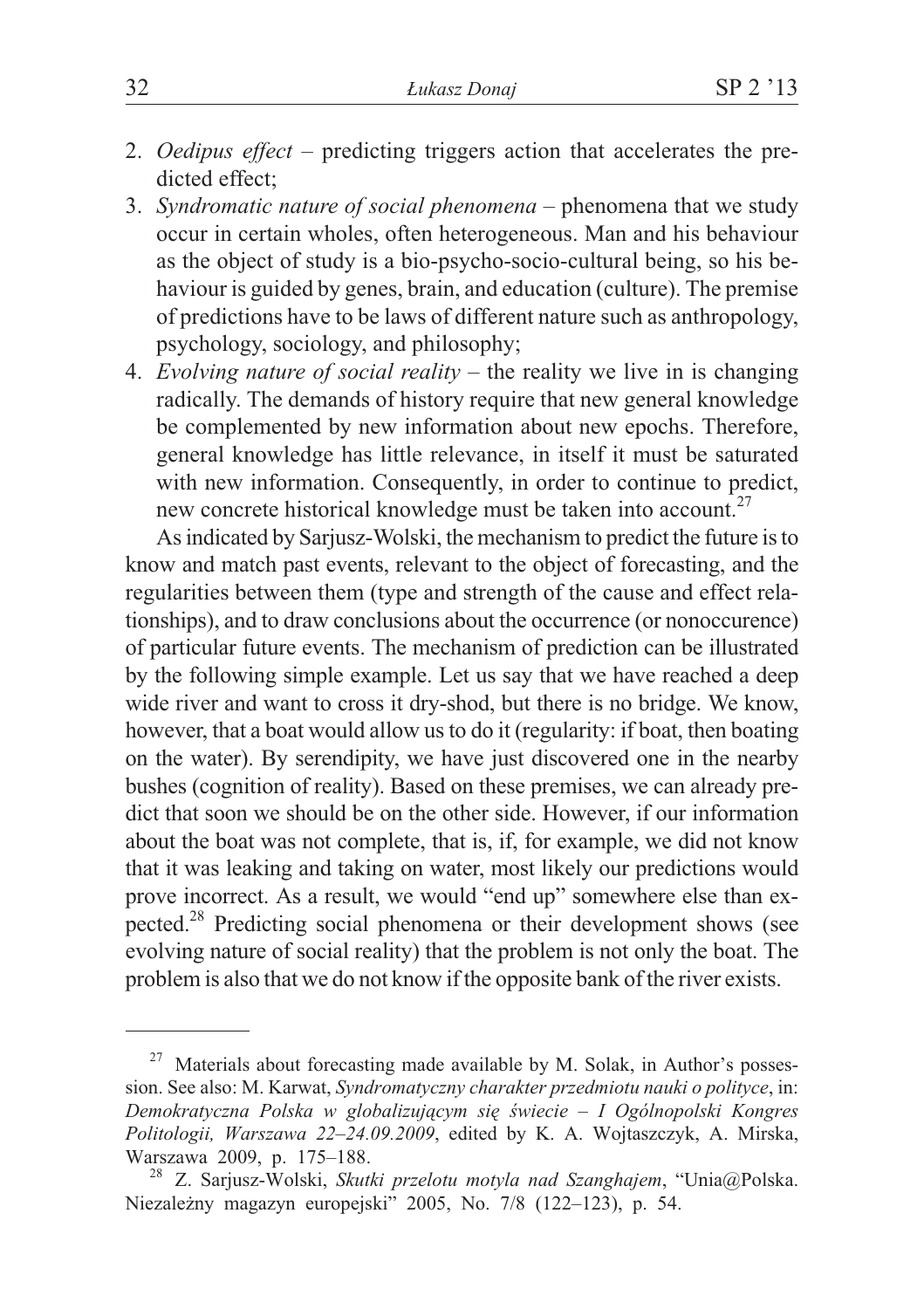Taking into account the above-mentioned problems of forecasting, it is time to draw conclusions on Ukraine. As noted by Kałan, the words *crisis* and *Ukraine* are slowly becoming synonymous.<sup>29</sup> In this context, one is led to wonder whether the crises in Ukraine are primarily the consequence of phenomena that in democracies change in a cyclical manner<sup>30</sup> (i.e., elections) and are just "inscribed" in its existence. Or, on the assumption that crisis (not crises) is chronological, should it also be not recognised, along the lines of Kondratiev's theory of the economic and political cy $c$ les, $31$  that Ukraine after each postcrisis phase, emerging "unscathed", rises to a new, higher level? Then, assuming linearity (which, incidentally, may limit the futurologist), prediction of the development of the internal and external situation of Ukraine may be easier. However, this only simplifies the reality. One problem is that one cannot prepare accurate forecasts of variables of areas of internal and external influence. Another is, assuming that Kondratev's theory is correct, determining the place of Ukraine – in other words, the answer to the question, "Are we still falling or are we already at the bottom?"

It seems, therefore, that we can only indicate the main development trends of the Ukrainian state, leaving the details to the future. This does

Rothbard. See: *Encyklopedia politologii*, edited by M. Żmigrodzki, t. 5: Stosunki *miêdzynarodowe*, edited by T. £oœ-Nowak, Kraków 2002, entry: *Cykle rozwojowe* (Author: T. £oœ-Nowak), p. 66–67; M. Rothbard, *Cykl Kondratiewa – Fakt czy oszustwo?*, translate J. Jab³ecki, http://mises.pl (29.01.2010).

<sup>&</sup>lt;sup>29</sup> D. Kałan, *Wybory w czasach zarazy*, at: www.psz.pl (29.01.2010).<br><sup>30</sup> Politics comes with the economy. Therefore, it seems appropriate to refer to the

concept of the political business cycle. According to it, politicians influencing the course of economic processes are a factor that reinforces rather than breaks the business cycle. In their activities, they are motivated by a need to win elections and stay in power. When we add to that the emotional nature of the elections, one can get the impression that most politicians find crises essential to win next election. The question is whether this is also of benefit to the voter. Furthermore, with regard to Ukraine one could-although such things happen in well-established democracies as well-raise an objection of lack of cyclical elections (see the early parliamentary elections in Ukraine in 2007, the issue of the presidential election in 2004 and further one in 2010, which was originally to have been held on 25 October 2009). See also: *Dylematy teorii* ekonomii w rzeczywistości gospodarczej XXI wieku, edited by A. Balcerzak, D. Górecka, Toruñ 2007; *Teoria ekonomii*, t. 2: *Makroekonomia*, edited by K. Meredyk, Białystok 2000; Верховна Рада призначила вибори Президента на 25 жовтня, www.unian.net (29.01.2010); *Czechy. Polska. Ukraina. Partie i systemy partyjne. Stan i perspektywy*, edited by K. Kowalczyk, £. Tomczak, Toruñ 2007. <sup>31</sup> There is no shortage of skeptics, of course, of such an approach, e.g.: Murray